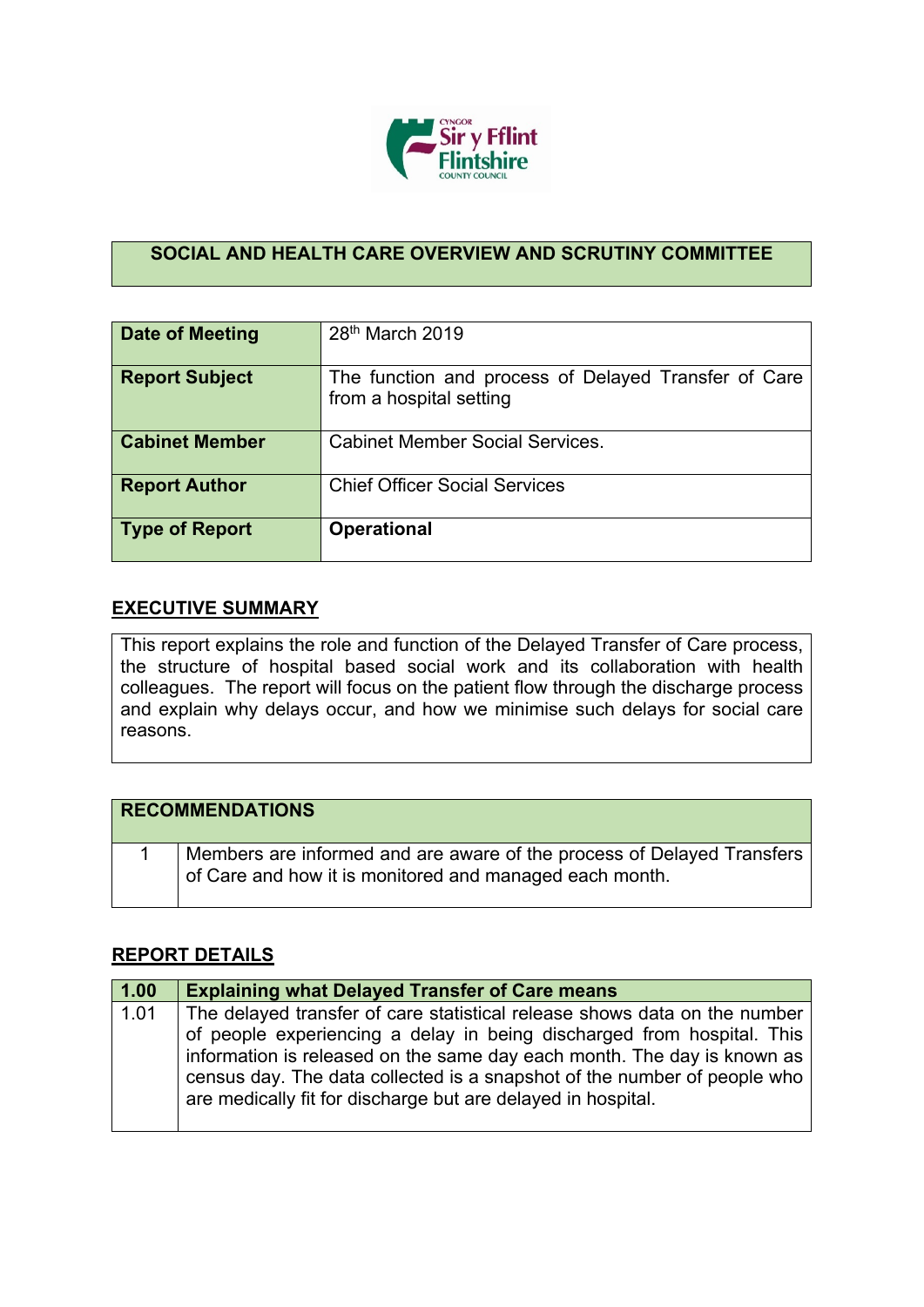| The definition of a delay is a patient who continues to occupy a hospital bed<br>after his or her "ready to transfer of care date". This date is determined by<br>the clinician responsible for inpatient care, in consultation with colleagues in<br>the hospital multi-disciplinary discharge team. This team covers both NHS<br>and Social Services staff.                                                                                                                                                                                                                                                             |  |  |
|---------------------------------------------------------------------------------------------------------------------------------------------------------------------------------------------------------------------------------------------------------------------------------------------------------------------------------------------------------------------------------------------------------------------------------------------------------------------------------------------------------------------------------------------------------------------------------------------------------------------------|--|--|
| A monthly census covers acute and community hospitals which occurs on<br>the 3rd Wednesday of every month.                                                                                                                                                                                                                                                                                                                                                                                                                                                                                                                |  |  |
| The reason for the delays are coded. The statistics are classified by the<br>principle reasons for delay, type of ward and next stage of care. Codes<br>range from Categories 1-8 within each category there are 8 separate sub<br>codes. An example of which would be 2.3 for Home Care related issues<br>sub codes being 2.3.1 awaiting start of new home care package, and 2.3.2<br>awaiting restart of previous home care package. See Appendix 1                                                                                                                                                                     |  |  |
| The aim of the Census data collection is to provide a summary of the<br>numbers of people delayed in NHS hospitals in Wales. Patients from<br>Flintshire who are admitted to the Countess of Chester are not included in<br>the numbers for the census. The Countess of Chester has a separate<br>system whereby people who are delayed transfers of care are highlighted<br>to senior manager on a weekly basis. Considerable resources are dedicated<br>to managing the flow of discharges from the Countess. Weekly meeting are<br>attended by Senior staff and Team Managers.                                         |  |  |
| From April 2019 we will collect local data regarding Delayed Transfers of<br>Care from the Countess of Chester.                                                                                                                                                                                                                                                                                                                                                                                                                                                                                                           |  |  |
| <b>RESOURCE IMPLICATIONS (Service Structure)</b>                                                                                                                                                                                                                                                                                                                                                                                                                                                                                                                                                                          |  |  |
| Flintshire residents have access to three acute hospitals. Wrexham Maelor<br>Hospital, Ysbyty Glan Clwyd Hospital and Countess of Chester Hospital.<br>The team also provide support to three community hospitals in Deeside,<br>Holywell and Mold.                                                                                                                                                                                                                                                                                                                                                                       |  |  |
| Flintshire have the equivalent of two fulltime social workers based at each<br>of the Acute sites and providing support to the community hospitals via a<br>peripatetic Hospital Social Worker. Health provide admin support at the 3<br>acute settings, Glan Clwyd, Countess and the Maelor Hospitals. Hospital<br>Social Worker's do not hold a long term case load. Their remit is purely to<br>facilitate a safe discharge from hospital. If ongoing social work is required<br>the case is transferred to the Locality Teams for allocation. This enables us<br>to concentrate on discharge, quality and throughput. |  |  |
| In 2018 the total number of referrals to the hospital social work teams across<br>the three acute and community sites totalled 1251.                                                                                                                                                                                                                                                                                                                                                                                                                                                                                      |  |  |
| The breakdown being for the acute hospitals:                                                                                                                                                                                                                                                                                                                                                                                                                                                                                                                                                                              |  |  |
| <b>Countess of Chester</b><br>381                                                                                                                                                                                                                                                                                                                                                                                                                                                                                                                                                                                         |  |  |
| <b>Wrexham Maelor</b><br>545                                                                                                                                                                                                                                                                                                                                                                                                                                                                                                                                                                                              |  |  |
| 325<br>Glan Clwyd                                                                                                                                                                                                                                                                                                                                                                                                                                                                                                                                                                                                         |  |  |
|                                                                                                                                                                                                                                                                                                                                                                                                                                                                                                                                                                                                                           |  |  |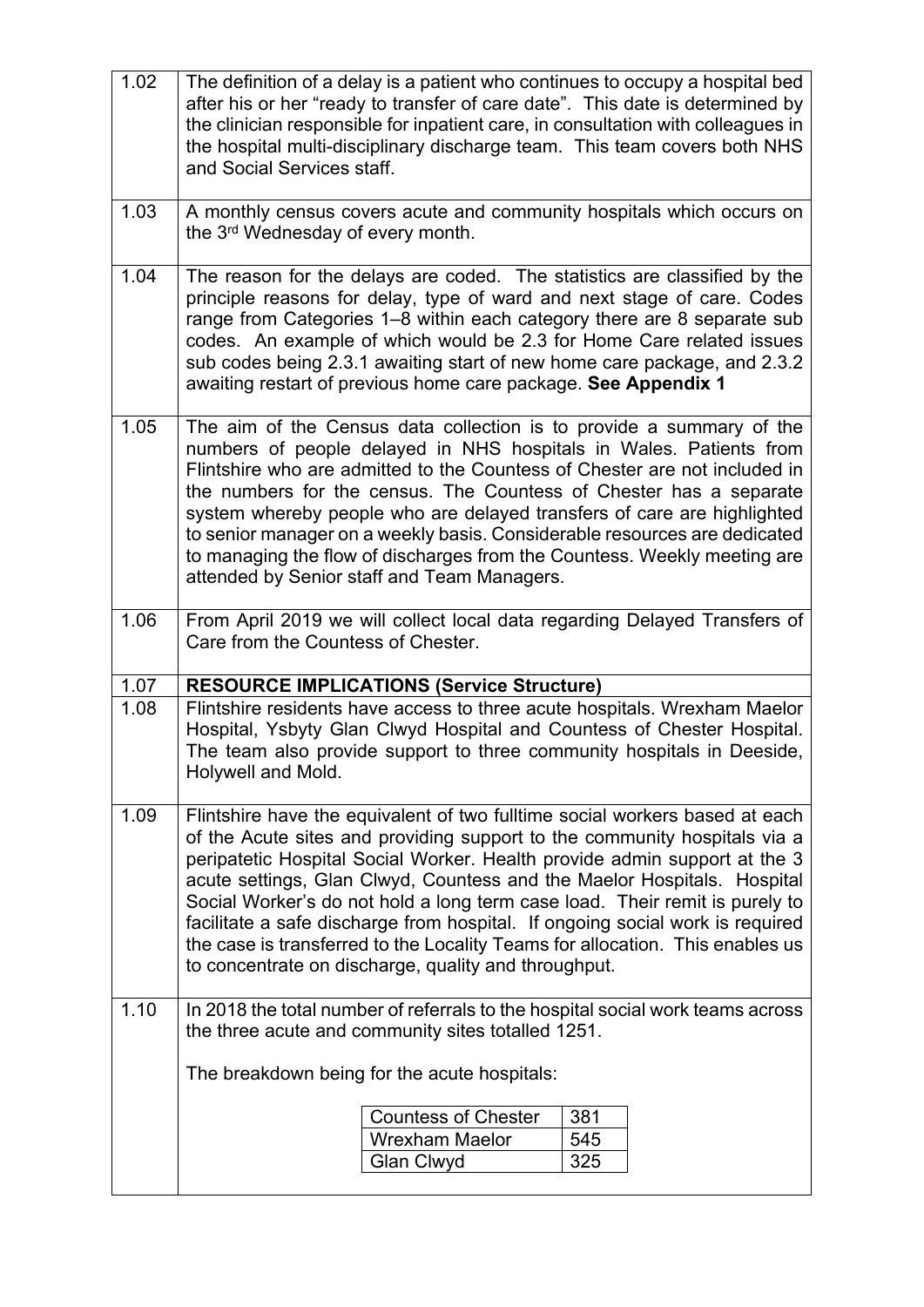|      | These figures represent cases from January to December 2018. This figure<br>has steadily increased over the last two years with an additional 50<br>individuals seen by hospital social worker between April and December<br>2018. There is considerable work going on in the community to avoid<br>hospital admission and the relatively low increase in figures appear to<br>demonstrate this.                                                                                                                                                                                                                                                                                                                                                         |                           |          |  |  |  |
|------|----------------------------------------------------------------------------------------------------------------------------------------------------------------------------------------------------------------------------------------------------------------------------------------------------------------------------------------------------------------------------------------------------------------------------------------------------------------------------------------------------------------------------------------------------------------------------------------------------------------------------------------------------------------------------------------------------------------------------------------------------------|---------------------------|----------|--|--|--|
| 1.11 | The national performance measure counts Delayed Transfers of Care for<br>people over the age of 75 only. Figures for Flintshire under this new<br>measure are as follows:                                                                                                                                                                                                                                                                                                                                                                                                                                                                                                                                                                                |                           |          |  |  |  |
|      |                                                                                                                                                                                                                                                                                                                                                                                                                                                                                                                                                                                                                                                                                                                                                          | 2017/2018<br>2018 to date | 25<br>29 |  |  |  |
|      | Welsh Government do not publish data for the over 75 delayed population,<br>however this report confirms Flintshire is in the top quartile on performance<br>across Wales.                                                                                                                                                                                                                                                                                                                                                                                                                                                                                                                                                                               |                           |          |  |  |  |
|      | Since April 2018, Flintshire, with the highest population in Wales, has<br>reported a total of 44 Delayed Transfers of Care for people aged 18 and<br>over. This compares to:                                                                                                                                                                                                                                                                                                                                                                                                                                                                                                                                                                            |                           |          |  |  |  |
|      |                                                                                                                                                                                                                                                                                                                                                                                                                                                                                                                                                                                                                                                                                                                                                          | Anglesey                  | 59       |  |  |  |
|      |                                                                                                                                                                                                                                                                                                                                                                                                                                                                                                                                                                                                                                                                                                                                                          | Gwynedd                   | 76       |  |  |  |
|      |                                                                                                                                                                                                                                                                                                                                                                                                                                                                                                                                                                                                                                                                                                                                                          | Conwy                     | 13       |  |  |  |
|      |                                                                                                                                                                                                                                                                                                                                                                                                                                                                                                                                                                                                                                                                                                                                                          | Denbighshire              | 24       |  |  |  |
|      |                                                                                                                                                                                                                                                                                                                                                                                                                                                                                                                                                                                                                                                                                                                                                          | Wrexham                   | 102      |  |  |  |
| 1.12 | <b>DISCHARGE PROCESS</b>                                                                                                                                                                                                                                                                                                                                                                                                                                                                                                                                                                                                                                                                                                                                 |                           |          |  |  |  |
| 1.13 | When a person has been admitted to hospital and the acute episode has<br>been dealt with a referral may be required for Social Work assessment. The<br>named nurse on the ward in consultation with the patient will complete a<br>"What Matters" conversation which will form the basis of the initial referral to                                                                                                                                                                                                                                                                                                                                                                                                                                      |                           |          |  |  |  |
|      | our Social Work Team. The referral is then passed to Hospital Social<br>Workers who screen and monitor process and have daily conversations with<br>the named nurse on the ward. The assessment starts when the person is<br>stable enough to respond to the process and is able to contribute to planning<br>the discharge. We have moved away from the label of being medically fit as<br>this may contribute to a delay in the assessment starting.                                                                                                                                                                                                                                                                                                   |                           |          |  |  |  |
| 1.14 | Hospital social workers will only deal with patients who are new to the<br>service and who don't have an existing social worker. Cases that are open<br>to locality social workers remain with that worker. These cases are often<br>complex and will need ongoing support post discharge. Maintaining<br>continuity of locality worker is good practice and beneficial for service users.<br>Significant life changing decisions are difficult to make in a hospital<br>environment. All efforts are made to ensure that the person is at their<br>optimum and stable before long term plans are made. Decisions involving<br>significant life changing decisions are rarely made in a hospital environment<br>as this is not considered good practice. |                           |          |  |  |  |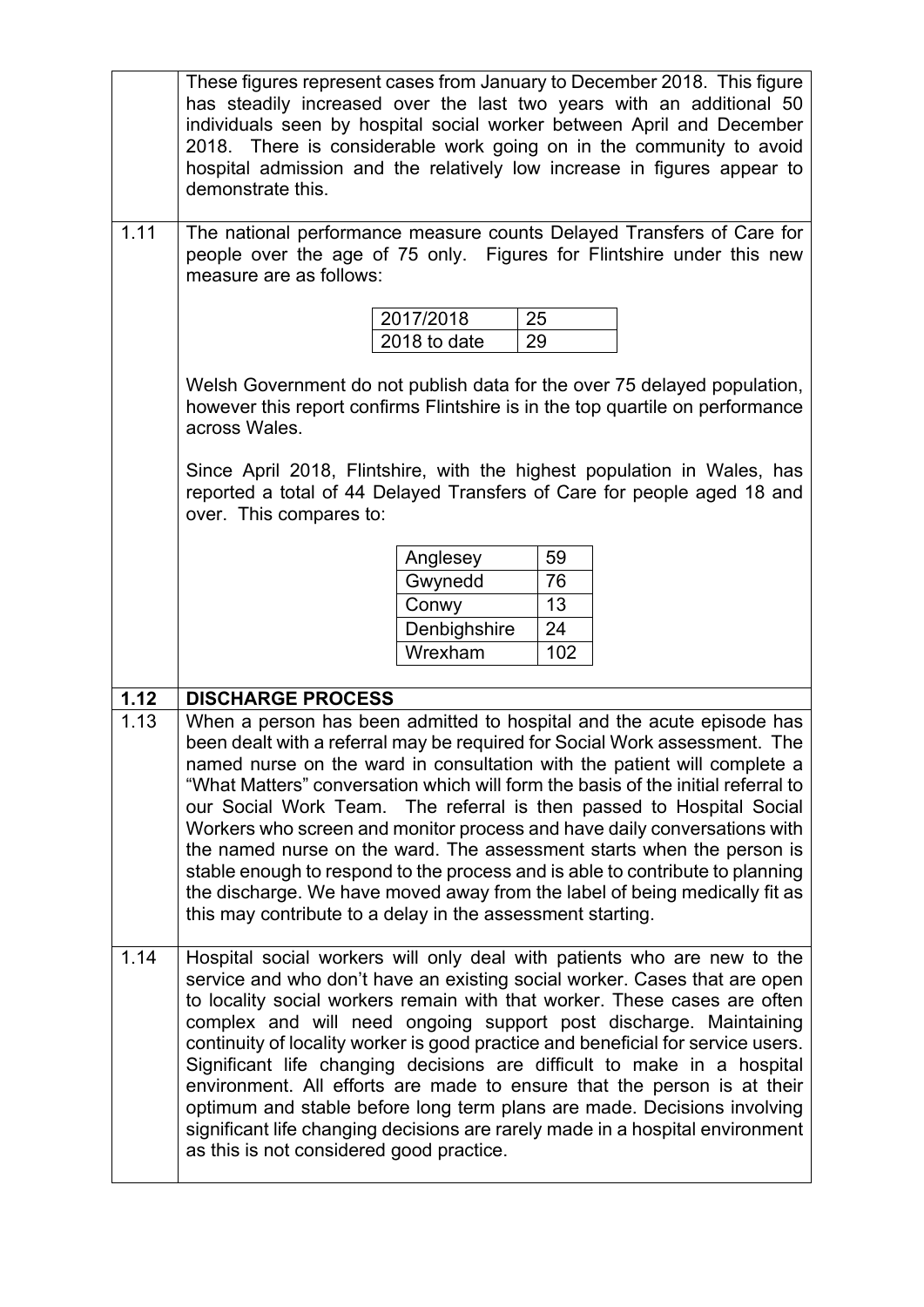| 1.15 | Hospital Social Workers liaise closely with Discharge Liaison teams based<br>within the acute hospital settings and aim to provide an assessment of need<br>in a timely manner.                                                                                                                                                                                                                                                                                                                               |
|------|---------------------------------------------------------------------------------------------------------------------------------------------------------------------------------------------------------------------------------------------------------------------------------------------------------------------------------------------------------------------------------------------------------------------------------------------------------------------------------------------------------------|
| 1.17 | Once a fit for discharge date has been agreed, the social worker will<br>continue with the "What Matters" assessment in order to establish discharge<br>needs and identified outcomes. There are many reasons a person may be<br>delayed in hospital. The majority of referrals to the hospital social workers<br>are for very elderly frail people with multiple health complications.                                                                                                                       |
| 1.18 | Close liaison with therapy (physical and occupational) staff in the hospital<br>and community is often required with most complex discharges requiring a<br>multidisciplinary approach.                                                                                                                                                                                                                                                                                                                       |
| 1.19 | Many people have benefitted from an initiative to be discharged from<br>hospital to have further assessment in a care home. This discharge<br>arrangement is funded via the Intermediate Care Fund, and is called<br>discharge to assess or step down. This approach provides a more relaxed<br>realistic and homely care environment, where more time can be taken to<br>assess and all care needs and frees a hospital bed. The assessment is<br>completed in line with Social Services and Well Being Act. |
| 1.20 | The aim of our teams is to support people to go home first. However, the<br>domiciliary care market is fragile and there are some difficulties recruiting<br>care staff to the sector. We continually strive to be creative in our efforts to<br>recruit and retain staff, but this issue remains a challenge, particularly in<br>rural areas.                                                                                                                                                                |
| 1.21 | Our aim each month to have no delayed transfers of care. In managing this,<br>weekly reviews are undertaken and each person who may be ready for<br>discharge is carefully tracked through the process. Priority is always given<br>to hospital discharges.                                                                                                                                                                                                                                                   |
| 1.22 | There can sometimes be difficulties in relation to the complexity of a person<br>care and support needs, in all cases the social work and health team<br>consider the need for Continuing Health Care. It would be fair to say the<br>Continuing Health care agreements can often be complex but the hospital<br>social work team staff are very experienced and are all level three social<br>workers who understand and manage the process very well.                                                       |
| 1.23 | <b>BROKERAGE PROCESS CARE</b>                                                                                                                                                                                                                                                                                                                                                                                                                                                                                 |
| 1.24 | Flintshire has a well-developed Brokerage process and once domiciliary<br>care needs have been identified the broker will liaise with care agencies in<br>the community to find available care. They also produce a weekly directory<br>of available care home placements. Social workers will support family<br>members in locating a care home as required. Brokerage will assist with<br>specialist high cost placements and liaise as appropriate with social<br>workers.                                 |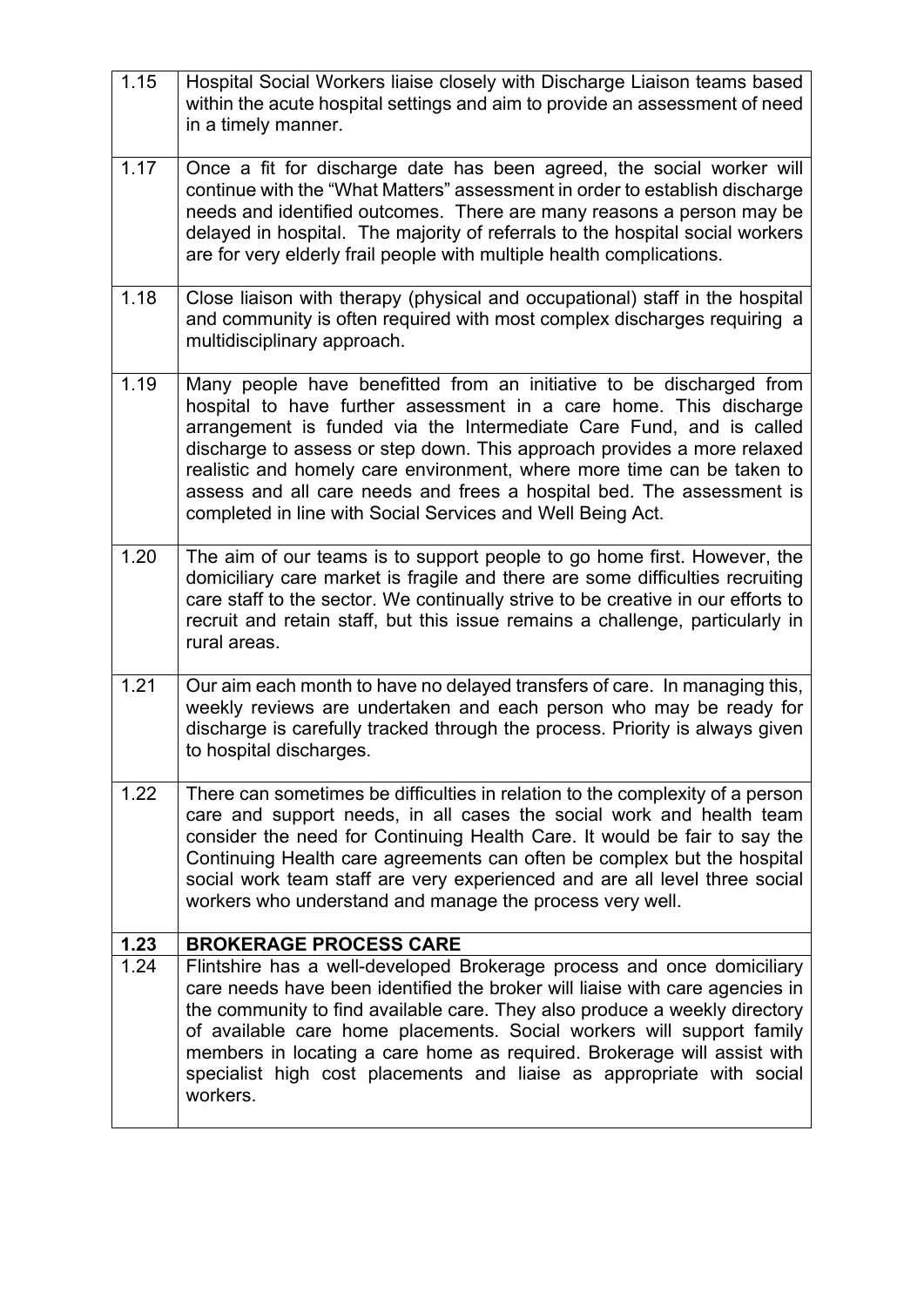| 1.26 | Managers and all staff are very aware of the need to minimise hospital<br>delays. People who are delayed are at risk of infections, loss of<br>independence, increased reliance on carers and loss of confidence. Hence<br>we have hospital based social work teams who focus only on hospital<br>discharge, and support people to return home.                                                                                                                                                         |
|------|---------------------------------------------------------------------------------------------------------------------------------------------------------------------------------------------------------------------------------------------------------------------------------------------------------------------------------------------------------------------------------------------------------------------------------------------------------------------------------------------------------|
| 1.27 | The Reablement team assists with hospital discharges and enable people<br>to reach their potential in the community. Flintshire local authority home care<br>team are able to provide short term support in the form of reablement care<br>package to support the hospital discharge. This support is tailored following<br>review on a weekly basis to ensure that the service user is reaching potential<br>and remaining as independent as possible, which helps to manage demand<br>on the service. |
| 1.29 | Significant joint working takes places with our colleagues in the health<br>service and this takes the form of very regular ward meetings, video<br>conference meetings and email correspondence, in order to appropriately<br>track each person's hospital discharge.                                                                                                                                                                                                                                  |

| $\vert$ 2.00 | <b>RESOURCE IMPLICATIONS</b> |
|--------------|------------------------------|
| $\vert$ 2.01 | <b>None</b>                  |

| 3.00         | <b>CONSULTATIONS REQUIRED / CARRIED OUT</b> |
|--------------|---------------------------------------------|
| $\vert$ 3.01 | N/A                                         |

| 4.00 | <b>RISK MANAGEMENT</b> |
|------|------------------------|
| 4.01 | N/A                    |

| 5.00 | <b>APPENDICES</b>                |
|------|----------------------------------|
| 5.01 | Delayed Transfer of Care codes   |
| 5.02 | Delayed Transfer of Care codes 2 |

| 6.00 | <b>LIST OF ACCESSIBLE BACKGROUND DOCUMENTS</b> |                                                  |  |
|------|------------------------------------------------|--------------------------------------------------|--|
| 6.01 |                                                |                                                  |  |
|      | <b>Contact Officer:</b>                        | Janet Bellis – Service Manager - First Contact & |  |
|      |                                                | <b>Locality Services</b>                         |  |
|      | Telephone:                                     | 01352-702540                                     |  |
|      | E-mail:                                        | janet.bellis@flintshire.gov.uk                   |  |